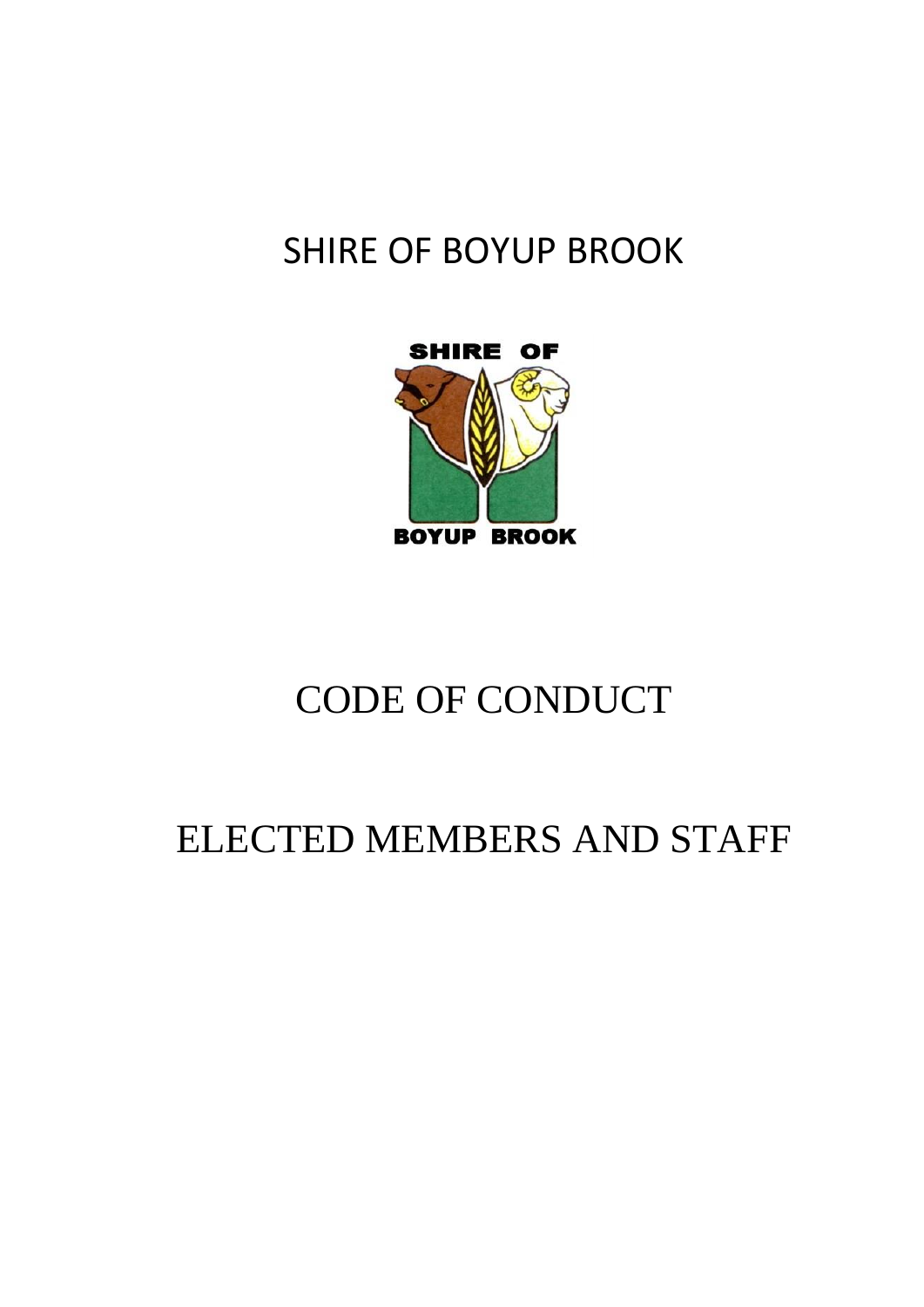## **PREAMBLE**

The Shire of Boyup Brook Code of Conduct provides Council Members, Committee Members and staff with consistent guidelines for an acceptable standard of professional conduct. The Code addresses in a concise manner the broader issue of ethical responsibility and encourages greater transparency and accountability.

The Code is complementary to the principles adopted in the Local Government Act and regulations which incorporates four fundamental aims to result in :-

- (a) better decision-making by local governments;
- (b) greater community participation in the decisions and affairs of local governments;
- (c) greater accountability of local governments to their communities; and
- (d) more efficient and effective local government.

The Code provides a guide and a basis of expectations for Council Members, Committee Members and staff. It encourages a commitment to ethical and professional behaviour and outlines principles in which individual and collective Local Government responsibilities may be based.

#### **STATUTORY ENVIRONMENT**

The Model Code of Conduct observes statutory requirements of the Local Government Act 1995 (S 5.103 – Codes of Conduct) and Local Government (Administration) Regulations 1996 (Regs 34B and 34C).

#### **RULES OF CONDUCT**

Council Members acknowledge their activities, behaviour and statutory compliance obligations may be scrutinised in accordance with prescribed rules of conduct as described in the Local Government Act 1995 and Local Government (Rules of Conduct) Regulations 2007.

## **1. ROLES**

#### **1.1 Role of Council Member**

The primary role of a Council Member is to represent the community, and the effective translation of the community's needs and aspirations into a direction and future for the Local Government will be the focus of the Council Member's public life.

The Role of Council Members as set out in S 2.10 of the Local Government Act 1995 follows :

*"A Councillor —*

- *(a) Represents the interests of electors, ratepayers and residents of the district;*
- *(b) provides leadership and guidance to the community in the district;*
- *(c) facilitates communication between the community and the council;*

*(d) participates in the local government's decision-making processes at council and committee meetings; and* 

*(e) performs such other functions as are given to a Councillor by this Act or any other written law."*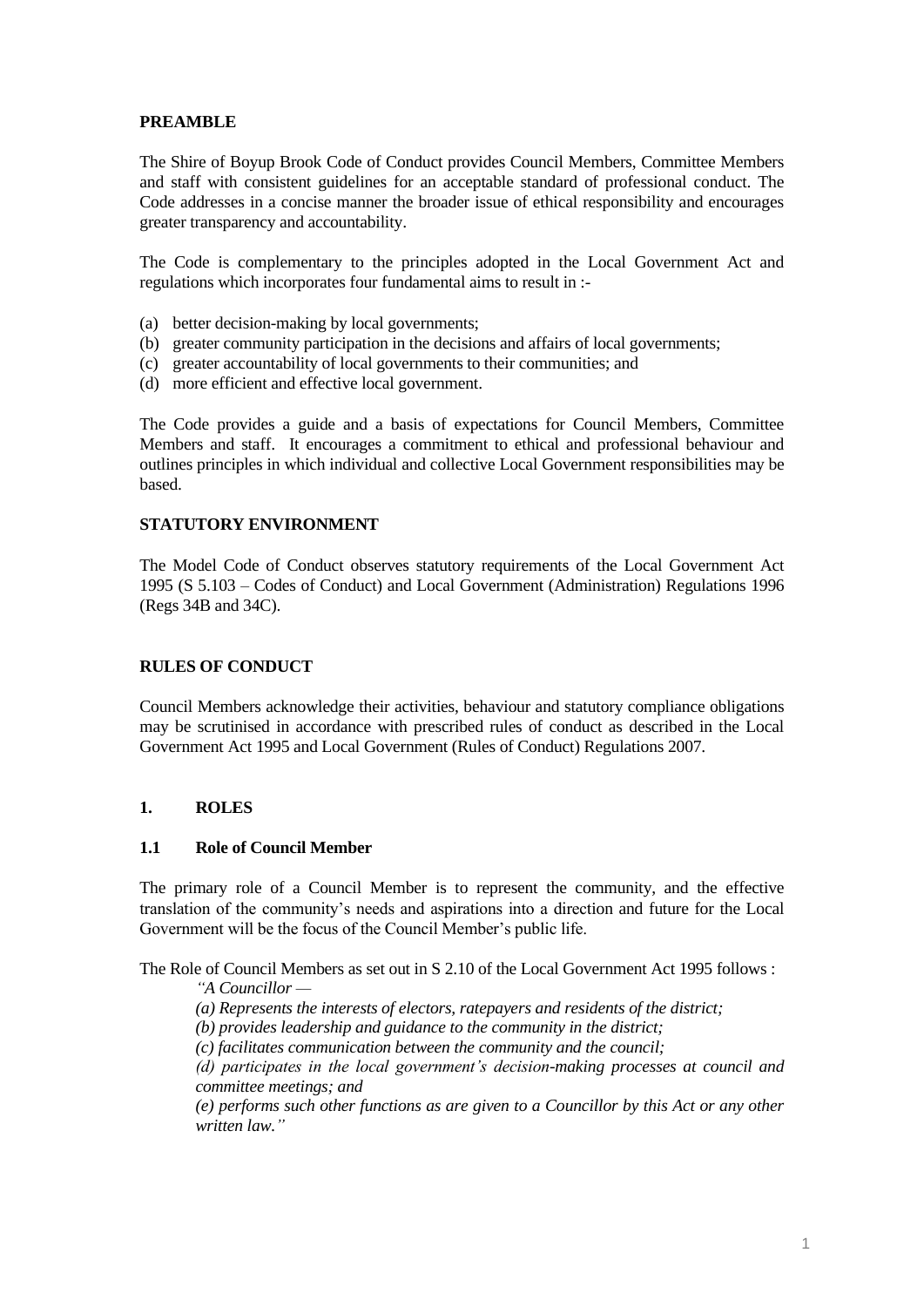A Council Member is part of the team in which the community has placed its trust to make decisions on its behalf and the community is therefore entitled to expect high standards of conduct from its elected representatives. In fulfilling the various roles, Council Members activities will focus on:

- achieving a balance in the diversity of community views to develop an overall strategy for the future of the community;
- achieving sound financial management and accountability in relation to the Local Government's finances;
- ensuring that appropriate mechanisms are in place to deal with the prompt handling of residents' concerns;
- working with other governments and organisations to achieve benefits for the community at both a local and regional level;
- having an awareness of the statutory obligations imposed on Council Members and on the Local Government.

In carrying out its functions a local government is to use its best endeavours to meet the needs of current and future generations through an integration of environmental protection, social advancement and economic prosperity.

## **1.2 Role of Staff**

The role of staff is determined by the functions of the CEO as set out in S 5.41 of the Local Government Act 1995 : -

*"The CEO's functions are to —*

*(a) advise the council in relation to the functions of a local government under this Act and other written laws;* 

*(b) ensure that advice and information is available to the council so that informed decisions can be made;* 

*(c) cause council decisions to be implemented;* 

*(d) manage the day to day operations of the local government;* 

*(e) liaise with the mayor or president on the local government's affairs and the performance of the local government's functions;* 

*(f) speak on behalf of the local government if the mayor or president agrees;* 

*(g) be responsible for the employment, management supervision, direction and dismissal of other employees (subject to S 5.37(2) in relation to senior employees);* 

*(h) ensure that records and documents of the local government are properly kept for the purposes of this Act and any other written law; and* 

*(i) perform any other function specified or delegated by the local government or imposed under this Act or any other written law as a function to be performed by the CEO."*

## **1.3 Role of Council**

The Role of the Council is in accordance with S 2.7 of the Local Government Act 1995 :

*"(1) The council —*

*(a) directs and controls the local government's affairs; and* 

*(b) is responsible for the performance of the local government's functions.* 

*(2) Without limiting subsection (1), the council is to —*

*(a) oversee the allocation of the local government's finances and resources; and* 

*(b) determine the local government's policies."*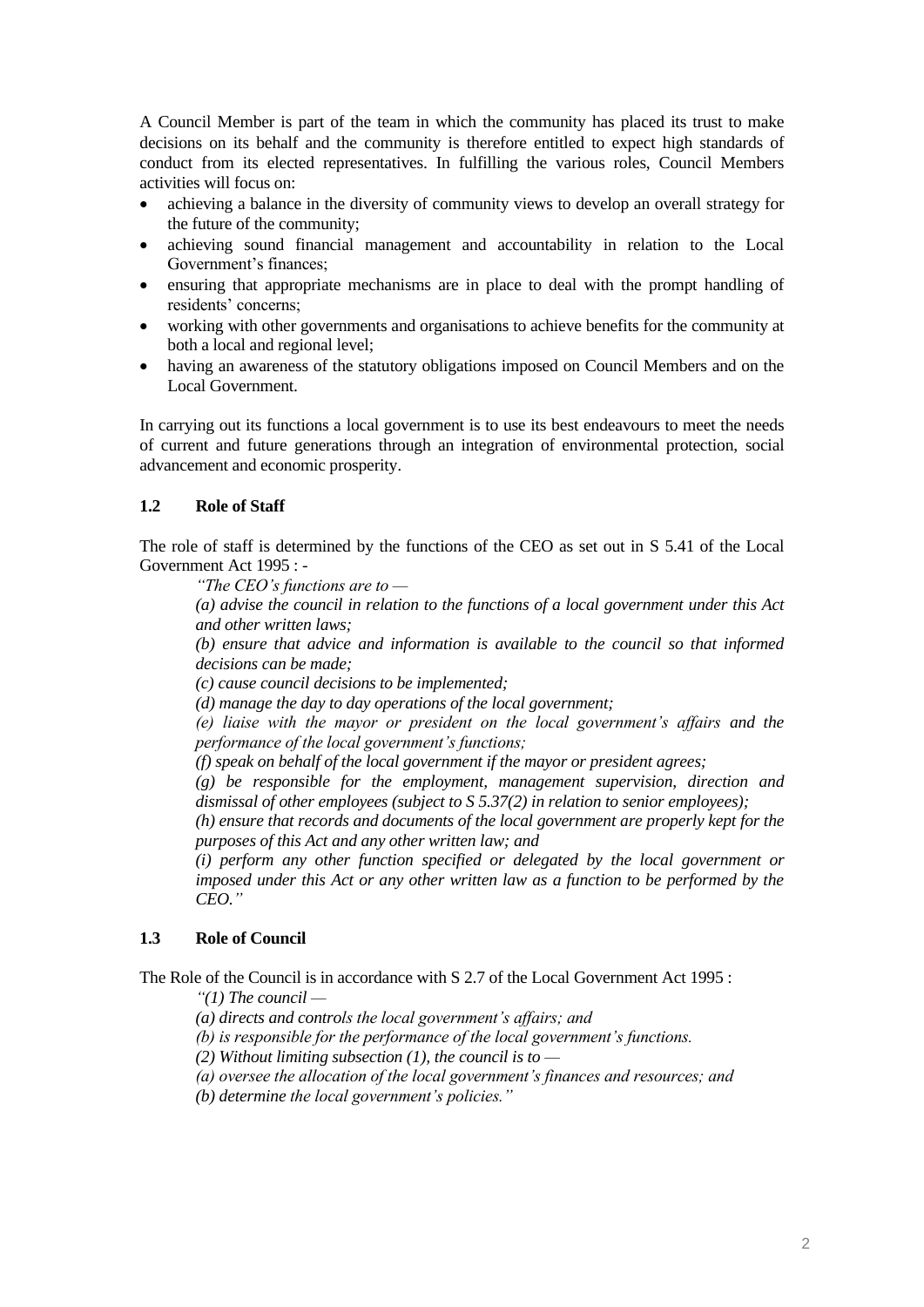## **1.4 Relationships between Council Members and Staff**

An effective Councillor will work as part of the Council team with the Chief Executive Officer and other members of staff. That teamwork will only occur if Council Members and staff have a mutual respect and co-operate with each other to achieve the Council's corporate goals and implement the Council's strategies. To achieve that position, Council Members need to observe their statutory obligations which include, but are not limited to, the following :

- accept that their role is a leadership, not a management or administrative one;
- acknowledge that they have no capacity to individually direct members of staff to carry out particular functions;
- refrain from publicly criticising staff in a way that casts aspersions on their professional competence and credibility

## **2. CONFLICT AND DISCLOSURE OF INTEREST**

## **2.1 Conflict of Interest**

- (a) Council Members, Committee Members and staff will ensure that there is no actual (or perceived) conflict of interest between their personal interests and the impartial fulfilment of their professional duties.
- (b) Staff will not engage in private work with or for any person or body with an interest in a proposed or current contract with the Local Government, without first making disclosure to the Chief Executive Officer. In this respect, it does not matter whether advantage is in fact obtained, as any appearance that private dealings could conflict with performance of duties must be scrupulously avoided.
- (c) Council Members, Committee Members and staff will lodge written notice with the Chief Executive Officer describing an intention to undertake a dealing in land within the local government area or which may otherwise be in conflict with the Council's functions (other than purchasing the principal place of residence).
- (d) Council Members, Committee Members and staff who exercise a recruitment or other discretionary function will make disclosure before dealing with relatives or close friends and will disqualify themselves from dealing with those persons.
- (e) Staff will refrain from partisan political activities which could cast doubt on their neutrality and impartiality in acting in their professional capacity. An individual's rights to maintain their own political convictions are not impinged upon by this clause. It is recognised that such convictions cannot be a basis for discrimination and this is supported by antidiscriminatory legislation.

#### **2.2 Financial Interest**

Council Members, Committee Members and staff will adopt the principles of disclosure of financial interest as contained within the Local Government Act.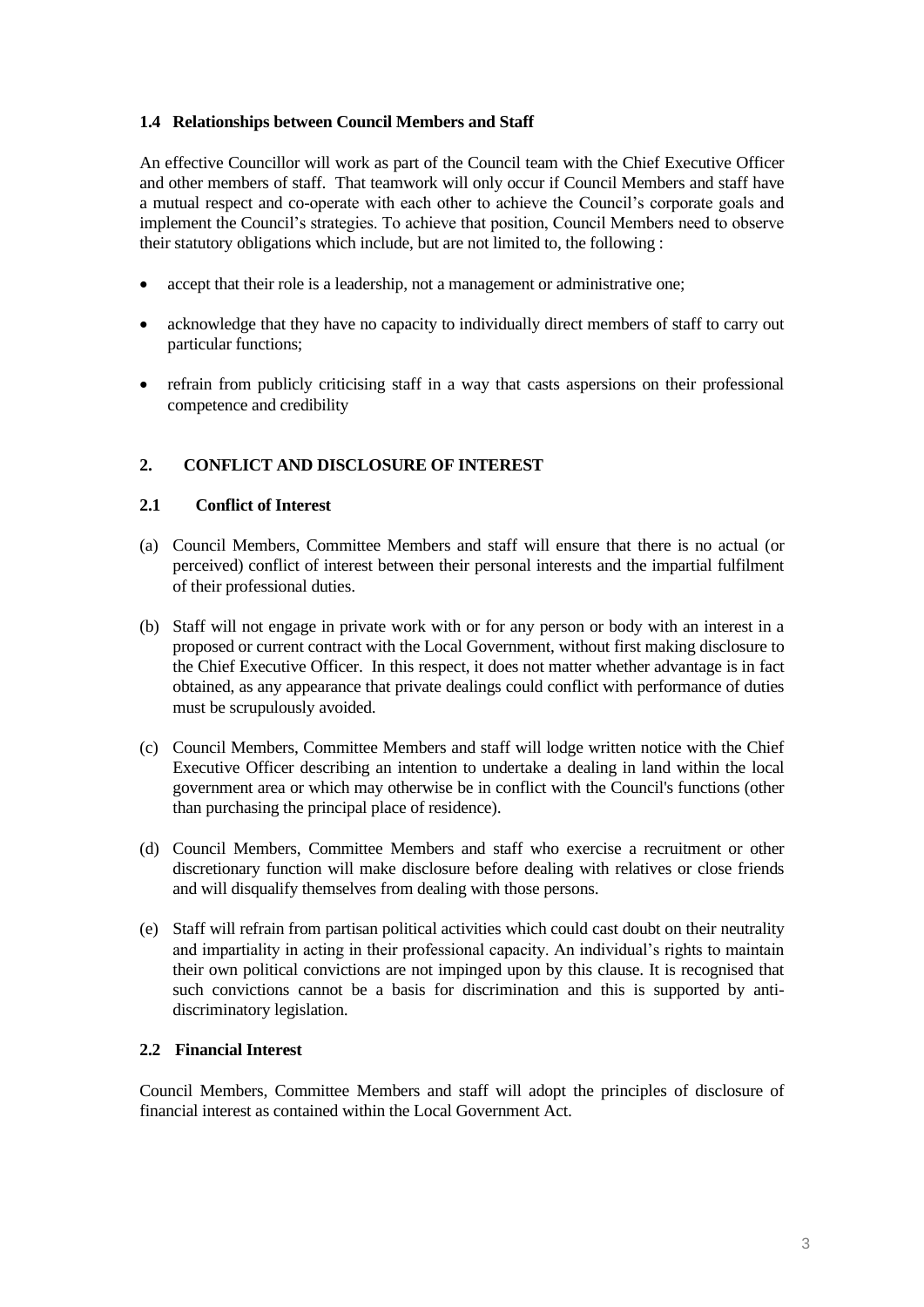#### **2.3 Disclosure of Interest**

*Definition :*

*In this clause, and in accordance with Regulation 34C of the Local Government (Administration) Regulations 1996 -*

*"interest" means an interest that could, or could reasonably be perceived to, adversely affect the impartiality of the person having the interest and includes an interest arising from kinship, friendship or membership of an association.* 

(a) A person who is an employee and who has an interest in any matter to be discussed at a council or committee meeting attended by the person is required to disclose the nature of the interest -

(i) in a written notice given to the CEO before the meeting; or

(ii) at the meeting immediately before the matter is discussed.

(b) A person who is an employee and who has given, or will give, advice in respect of any matter to be discussed at a council or committee meeting not attended by the person is required to disclose the nature of any interest the person has in the matter -

(i) in a written notice given to the CEO before the meeting; or

(ii) at the time the advice is given.

(c) A requirement described under items (a) and (b) exclude an interest referred to in S 5.60 of the Local Government Act 1995.

(d) A person is excused from a requirement made under items (a) or (b) to disclose the nature of an interest if -

(i) the person's failure to disclose occurs because the person did not know he or she had an interest in the matter; or

(ii) the person's failure to disclose occurs because the person did not know the matter in which he or she had an interest would be discussed at the meeting and the person discloses the nature of the interest as soon as possible after becoming aware of the discussion of a matter of that kind.

(e) If a person who is an employee makes a disclosure in a written notice given to the CEO before a meeting to comply with requirements of items (a) or (b), then -

(i) before the meeting the CEO is to cause the notice to be given to the person who is to preside at the meeting; and

(ii) immediately before a matter to which the disclosure relates is discussed at the meeting the person presiding is to bring the notice and its contents to the attention of the persons present.

 $(f)$  If  $-$ 

(i) to comply with a requirement made under item (a), the nature of a person's interest in a matter is disclosed at a meeting; or

(ii) a disclosure is made as described in item  $(d)(ii)$  at a meeting; or

(iii) to comply with a requirement made under item (e)(ii), a notice disclosing

the nature of a person's interest in a matter is brought to the attention of the persons present at a meeting,

the nature of the interest is to be recorded in the minutes of the meeting.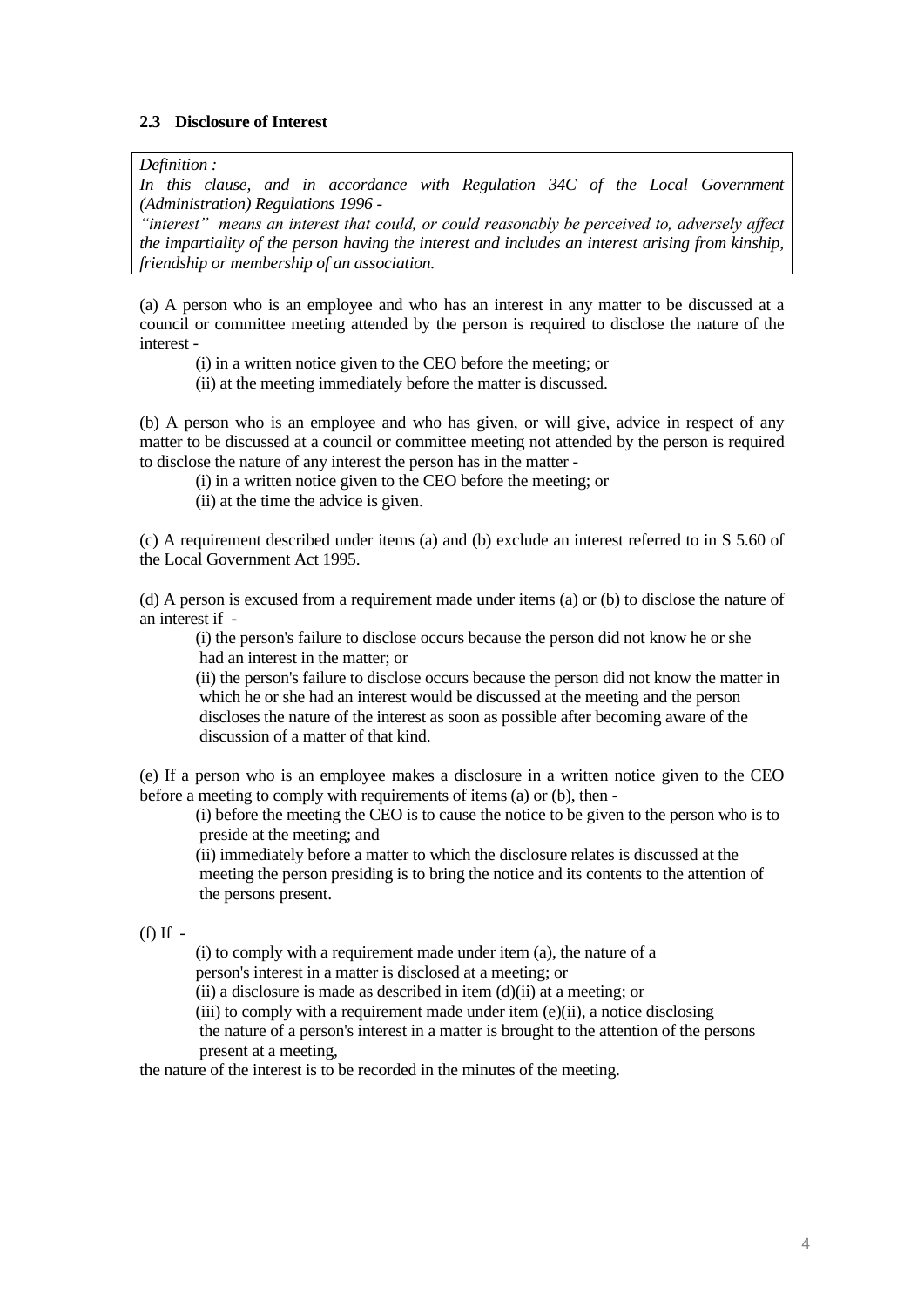## **3. PERSONAL BENEFIT**

#### **3.1 Use of Confidential Information**

Council Members, Committee Members and staff will not use confidential information to gain improper advantage for themselves or for any other person or body, in ways which are inconsistent with their obligation to act impartially and in good faith, or to improperly cause harm or detriment to any person or organisation.

#### **3.2 Intellectual Property**

The title to Intellectual Property in all duties relating to contracts of employment will be assigned to the Local Government upon its creation unless otherwise agreed by separate contract.

#### **3.3 Improper or Undue Influence**

Council Members and staff will not take advantage of their position to improperly influence other Council Members or staff in the performance of their duties or functions, in order to gain undue or improper (direct or indirect) advantage or gain for themselves or for any other person or body.

## **3.4 Gifts**

*Definitions :*

| $\nu$ c <sub>l</sub> utuvus.                                                               |
|--------------------------------------------------------------------------------------------|
| In this clause, and in accordance with Regulation 34B of the Local Government              |
| (Administration) Regulations 1996 -                                                        |
| "activity involving a local government discretion" means an activity -                     |
| (a) that cannot be undertaken without an authorisation from the local government; or       |
| $(b)$ by way of a commercial dealing with the local government;                            |
| "gift" has the meaning given to that term in $S$ 5.82(4) except that it does not include - |
| (a) a gift from a relative as defined in $S$ 5.74(1); or                                   |
| (b) a gift that must be disclosed under Regulation 30B of the Local Government             |
| (Elections) Regulations 1997; or                                                           |
| $(c)$ a gift from a statutory authority, government instrumentality or non-profit          |
| association for professional training;                                                     |
| "notifiable gift", in relation to a person who is an employee, means -                     |
| (a) a gift worth between \$50 and \$300; or                                                |
| (b) a gift that is one of 2 or more gifts given to the employee by the same person within  |
| a period of 6 months that are in total worth between \$50 and \$300;                       |
| "prohibited gift", in relation to a person who is an employee, means -                     |
| (a) a gift worth \$300 or more; or                                                         |
| (b) a gift that is one of 2 or more gifts given to the employee by the same person within  |
| a period of 6 months that are in total worth \$300 or more.                                |

(a) A person who is an employee is to refrain from accepting a prohibited gift from a person who -

(i) is undertaking or seeking to undertake an activity involving a local government discretion; or

(ii) it is reasonable to believe is intending to undertake an activity involving a local government discretion.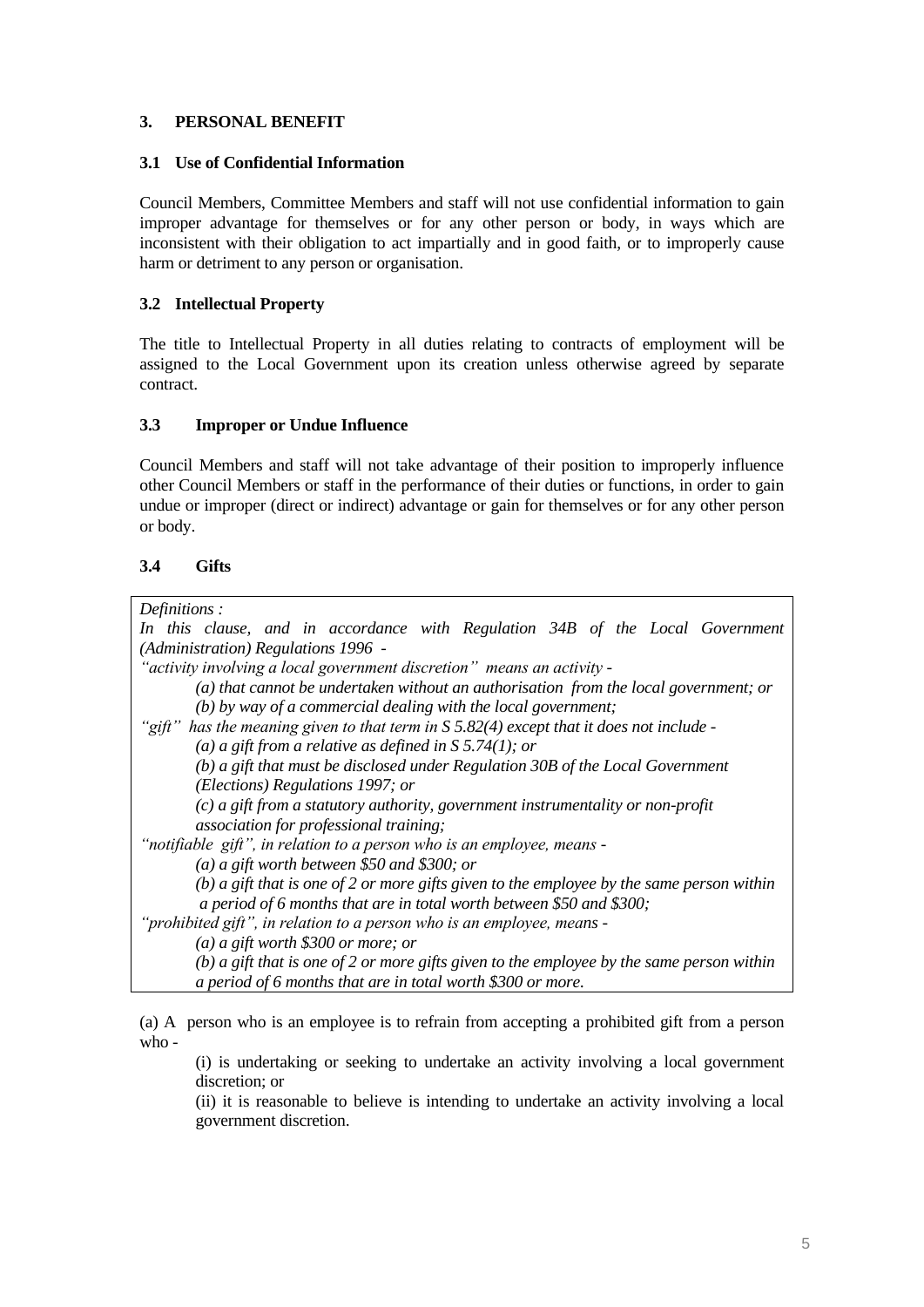(b) A person who is an employee and who accepts a notifiable gift from a person who -

(i) is undertaking or seeking to undertake an activity involving a local government discretion; or

(ii) it is reasonable to believe is intending to undertake an activity involving a local government discretion,

notify the CEO, in accordance with item (c) and within 10 days of accepting the gift, of the acceptance.

(c) The notification of the acceptance of a notifiable gift must be in writing and include -

(i) the name of the person who gave the gift; and

(ii) the date on which the gift was accepted; and

(iii) a description, and the estimated value, of the gift; and

(iv) the nature of the relationship between the person who is an employee and the person who gave the gift; and

(v) if the gift is a notifiable gift under paragraph (b) of the definition of "notifiable gift" (whether or not it is also a notifiable gift under paragraph (a) of that definition) –

(1) a description; and

(2) the estimated value; and

(3) the date of acceptance,

of each other gift accepted within the 6-month period.

(d) The CEO is to maintain a register of notifiable gifts and record in it details of notifications given to comply with a requirement made under item (c).

(e) This clause does not apply to gifts received from a relative (as defined in S 5.74(1) of the Local Government Act) or an electoral gift (to which other disclosure provisions apply).

(f) This clause does not prevent the acceptance of a gift on behalf of the local government in the course of performing professional or ceremonial duties in circumstances where the gift is presented in whole to the CEO, entered into the Register of Notifiable Gifts and used or retained exclusively for the benefit of the local government.

#### **4. CONDUCT OF COUNCIL MEMBERS, COMMITTEE MEMBERS AND STAFF**

## **4.1 Personal Behaviour**

(a) Council Members, Committee Members and staff will:

- (i) act, and be seen to act, properly and in accordance with the requirements of the law and the terms of this Code;
- (ii) perform their duties impartially and in the best interests of the Local Government uninfluenced by fear or favour;
- (iii) act in good faith (i.e. honestly, for the proper purpose, and without exceeding their powers) in the interests of the Local Government and the community;
- (iv) make no allegations which are improper or derogatory (unless true and in the public interest) and refrain from any form of conduct, in the performance of their official or professional duties, which may cause any reasonable person unwarranted offence or embarrassment; and
- (v) always act in accordance with their obligation of fidelity to the Local Government.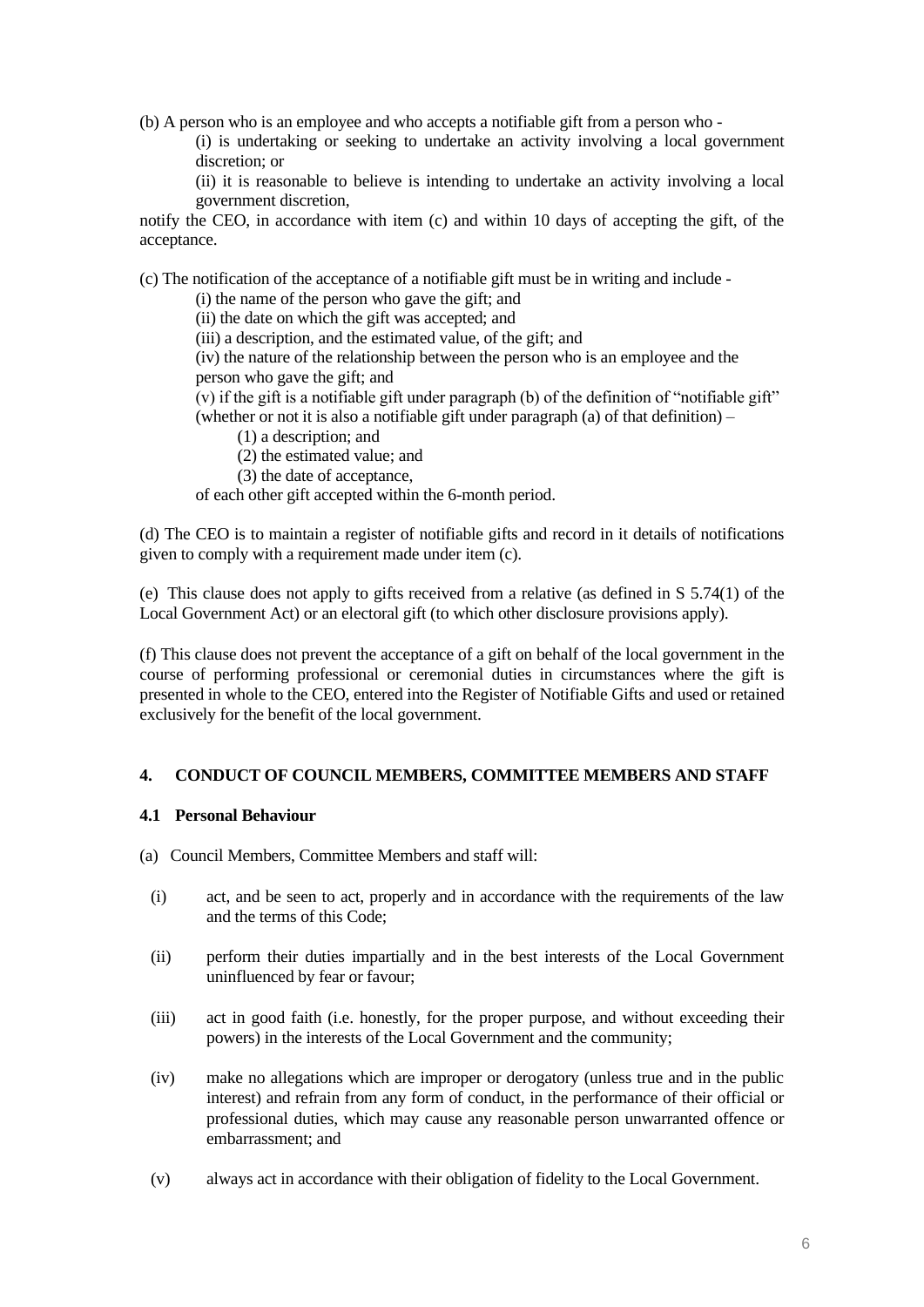(b) Council Members will represent and promote the interests of the Local Government, while recognising their special duty to their own constituents.

## **4.2 Honesty and Integrity**

Council Members, Committee Members and staff will:

- (a) observe the highest standards of honesty and integrity, and avoid conduct which might suggest any departure from these standards;
- (b) bring to the notice of the Mayor/President any dishonesty or possible dishonesty on the part of any other member, and in the case of an employee to the Chief Executive Officer;
- (c) be frank and honest in their official dealing with each other.

## **4.3 Performance of Duties**

- (a) While on duty, staff will give their whole time and attention to the Local Government's business and ensure that their work is carried out efficiently, economically, and effectively, and that their standard of work reflects favourably both on them and on the Local Government.
- (b) Council Members and Committee Members will at all times exercise reasonable care and diligence in the performance of their duties, being consistent in their decision making but treating all matters on individual merits. Council Members and Committee Members will be as informed as possible about the functions of the Council and treat all members of the community honestly and fairly.

## **4.4 Compliance with Lawful Orders**

- (a) Council Members, Committee Members and staff will comply with any lawful order given by any person having authority to make or give such an order, with any doubts as to the propriety of any such order being taken up with the superior of the person who gave the order and, if resolution cannot be achieved, with the Chief Executive Officer.
- (b) Council Members, Committee Members and staff will give effect to the lawful policies of the Local Government, whether or not they agree with or approve of them.

#### **4.5 Administrative and Management Practices**

Council Members, Committee Members and staff will ensure compliance with proper and reasonable administrative practices and conduct, and professional and responsible management practices.

#### **4.6 Corporate Obligations**

#### (a) Standard of Dress

Council Members, Committee Members and staff are expected to comply with neat and responsible dress standards at all times. Accordingly :

(i) Council Members and Committee Members will dress in a manner appropriate to their position, in particular when attending meetings or representing the Local Government in an official capacity.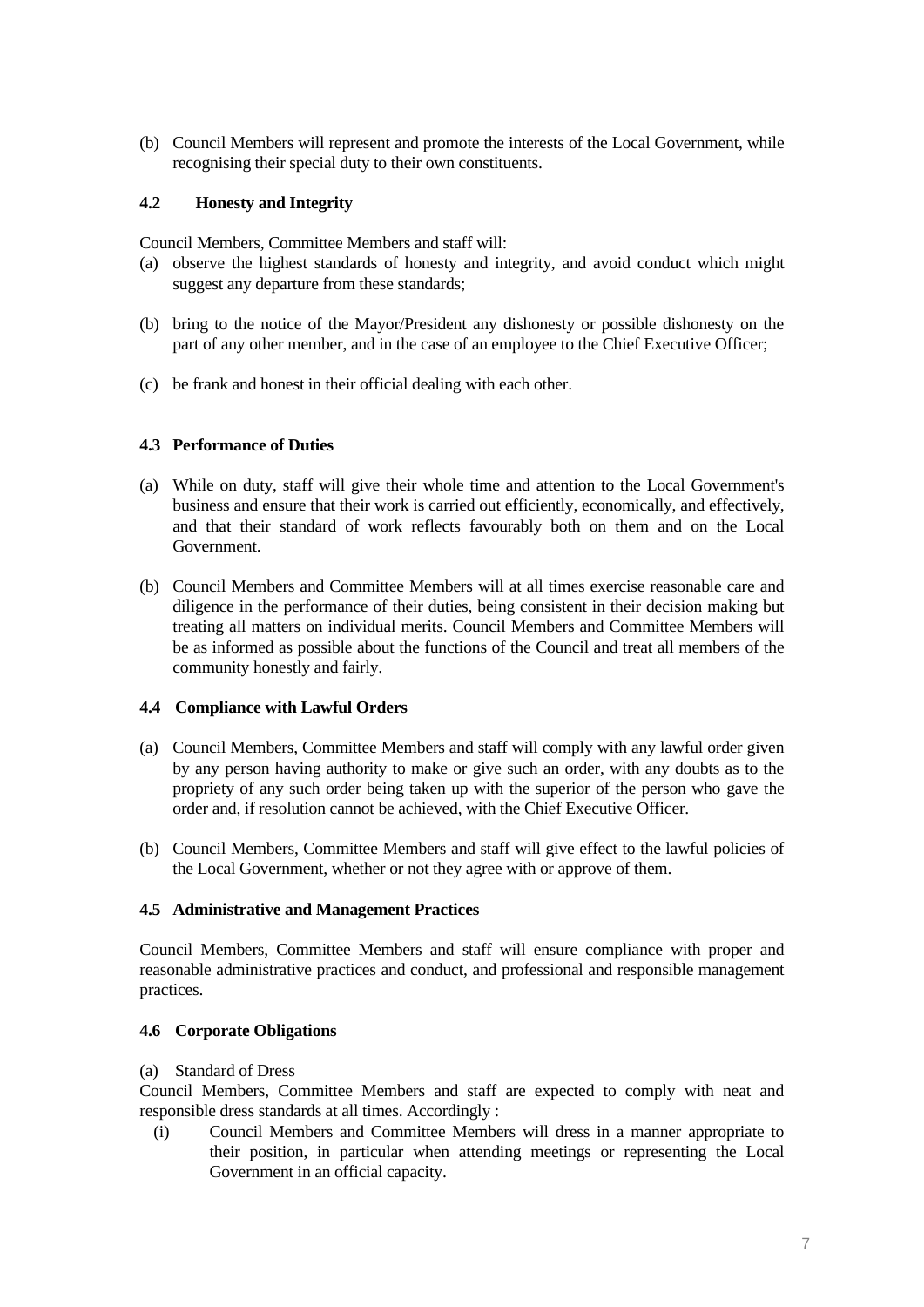- (ii) Management reserves the right to adopt policies relating to corporate dress and to raise the issue of dress with individual staff.
- (b) Communication and Public Relations
	- (i) All aspects of communication by staff (including verbal, written or personal), involving Local Government's activities should reflect the status and objectives of that Local Government. Communications should be accurate, polite, and professional.
	- (ii) As a representative of the community, Council Members need to be not only responsive to community views, but to adequately communicate the attitudes and decisions of the Council. In doing so Council Members should acknowledge that:
		- as a member of the Council there is respect for the decision making processes of the Council which are based on a decision of the majority of the Council;
		- information of a confidential nature ought not be communicated until it is no longer treated as confidential;
		- information relating to decisions of the Council on approvals, permits and so on ought only be communicated in an official capacity by a designated officer of the Council;
		- information concerning adopted policies, procedures and decisions of the Council is conveyed accurately.

(iii) Committee Members accept and acknowledge it is their responsibility to observe any direction the Local Government may adopt in terms of advancing and promoting the objectives of the Committee to which they have been appointed.

#### **4.7 Appointments to Committees**

As part of their representative role Council Members are often asked to represent the Council on external organisations. It is important that Council Members :

- clearly understand the basis of their appointment; and
- provide regular reports on the activities of the organisation.

## **5. DEALING WITH COUNCIL PROPERTY**

#### **5.1 Use of Local Government Resources**

Council Members and staff will:

- (a) be scrupulously honest in their use of the Local Government's resources and shall not misuse them or permit their misuse (or the appearance of misuse) by any other person or body;
- (b) use the Local Government resources entrusted to them effectively and economically in the course of their duties; and
- (c) not use the Local Government's resources (including the services of Council staff) for private purposes (other than when supplied as part of a contract of employment), unless properly authorised to do so, and appropriate payments are made (as determined by the Chief Executive Officer).